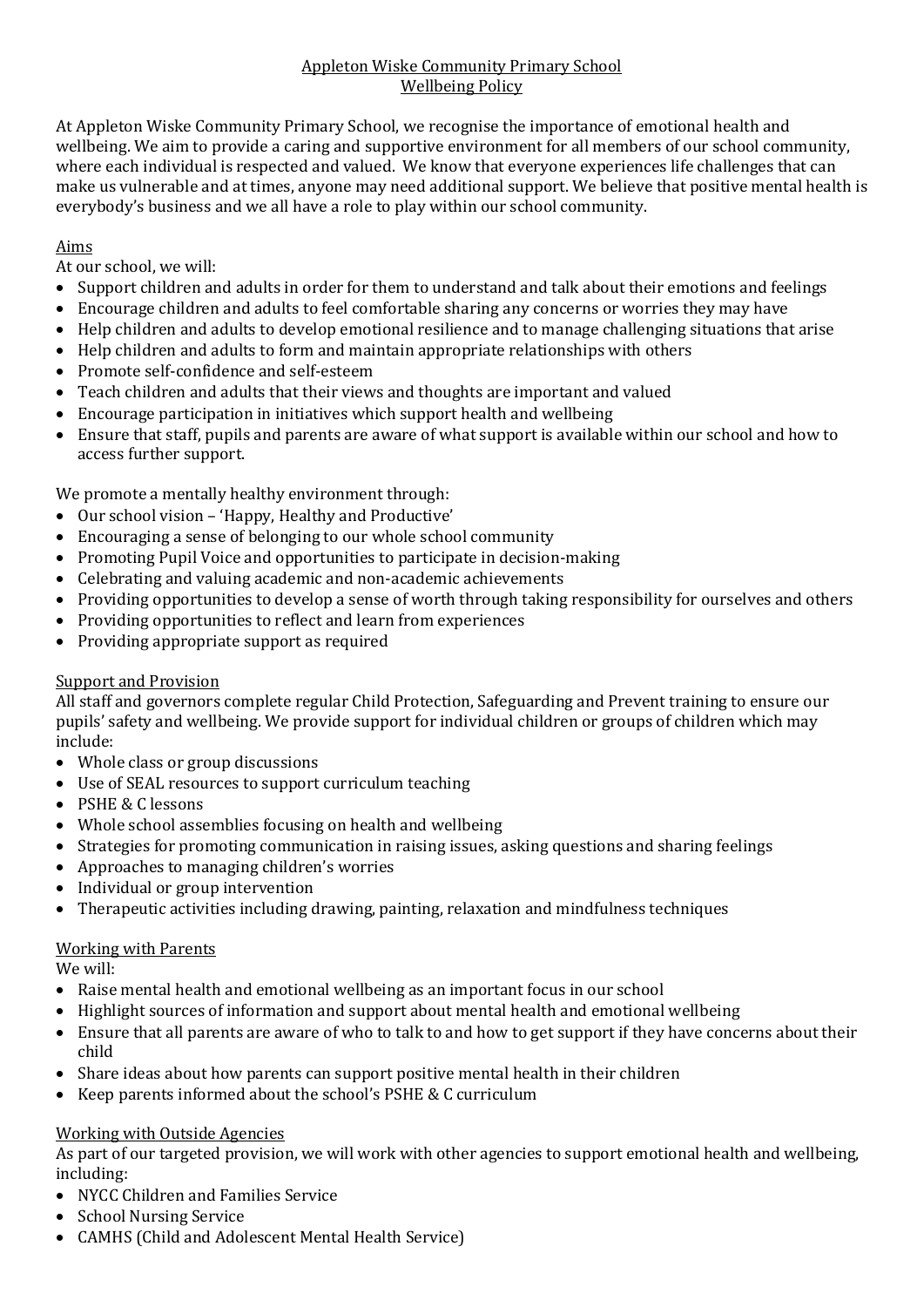- Counselling Services
- Educational Psychology Service
- Family Support Workers
- Behaviour Support

# Staff Training and Support

At our school, we will

- Encourage, support and contribute to providing a safe, healthy and supportive environment for all workers
- Develop a culture which is supportive where employees feel that their contribution is valued
- Promote a healthy work life balance
- Manage teacher workload regarding planning and marking
- Keep staff meetings on track and keep the number of meetings in the school year to a minimum
- Hold virtual meetings where appropriate
- Provide targeted support to all staff who require help
- Provide mental health and wellbeing Level 1 training through Compass Phoenix (formerly Compass Buzz)
- Consider staff wellbeing during Performance Management review meetings
- Provide support to staff through the NYCC Health Assured scheme

## Responsibility

Health and wellbeing is an agenda item in every staff meeting and concerns about any children or staff are shared. It is the responsibility of all staff and governors to promote and support positive mental health and wellbeing at our school.

Revised: November 2021 Review date: November 2023